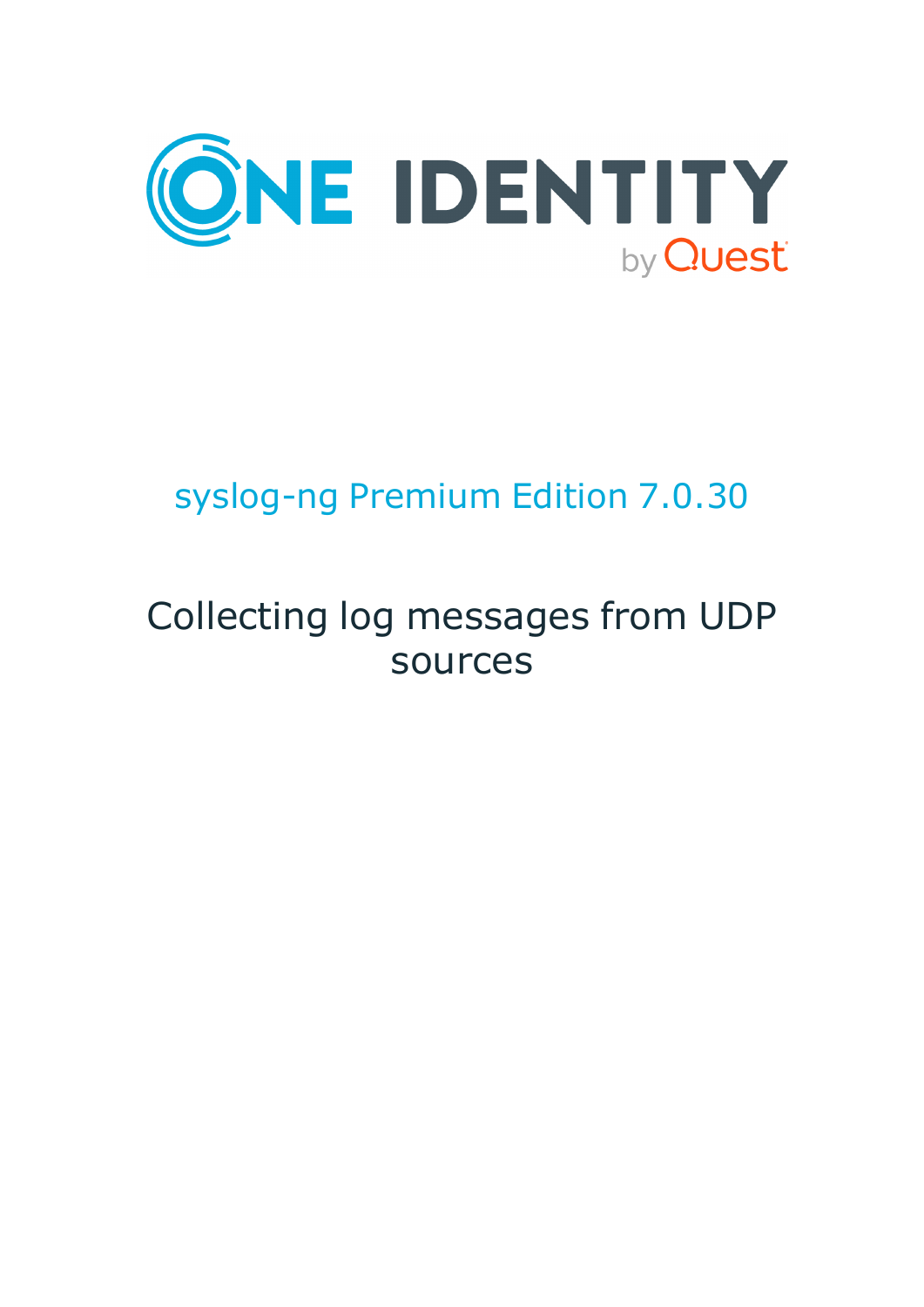#### **Copyright 2022 One Identity LLC.**

#### **ALL RIGHTS RESERVED.**

This guide contains proprietary information protected by copyright. The software described in this guide is furnished under a software license or nondisclosure agreement. This software may be used or copied only in accordance with the terms of the applicable agreement. No part of this guide may be reproduced or transmitted in any form or by any means, electronic or mechanical, including photocopying and recording for any purpose other than the purchaser's personal use without the written permission of One Identity LLC .

The information in this document is provided in connection with One Identity products. No license, express or implied, by estoppel or otherwise, to any intellectual property right is granted by this document or in connection with the sale of One Identity LLC products. EXCEPT AS SET FORTH IN THE TERMS AND CONDITIONS AS SPECIFIED IN THE LICENSE AGREEMENT FOR THIS PRODUCT, ONE IDENTITY ASSUMES NO LIABILITY WHATSOEVER AND DISCLAIMS ANY EXPRESS, IMPLIED OR STATUTORY WARRANTY RELATING TO ITS PRODUCTS INCLUDING, BUT NOT LIMITED TO, THE IMPLIED WARRANTY OF MERCHANTABILITY, FITNESS FOR A PARTICULAR PURPOSE, OR NON-INFRINGEMENT. IN NO EVENT SHALL ONE IDENTITY BE LIABLE FOR ANY DIRECT, INDIRECT, CONSEQUENTIAL, PUNITIVE, SPECIAL OR INCIDENTAL DAMAGES (INCLUDING, WITHOUT LIMITATION, DAMAGES FOR LOSS OF PROFITS, BUSINESS INTERRUPTION OR LOSS OF INFORMATION) ARISING OUT OF THE USE OR INABILITY TO USE THIS DOCUMENT, EVEN IF ONE IDENTITY HAS BEEN ADVISED OF THE POSSIBILITY OF SUCH DAMAGES. One Identity makes no representations or warranties with respect to the accuracy or completeness of the contents of this document and reserves the right to make changes to specifications and product descriptions at any time without notice. One Identity does not make any commitment to update the information contained in this document.

If you have any questions regarding your potential use of this material, contact:

One Identity LLC. Attn: LEGAL Dept 4 Polaris Way Aliso Viejo, CA 92656

Refer to our Web site [\(http://www.OneIdentity.com](http://www.oneidentity.com/)) for regional and international office information.

#### **Patents**

One Identity is proud of our advanced technology. Patents and pending patents may apply to this product. For the most current information about applicable patents for this product, please visit our website at [http://www.OneIdentity.com/legal/patents.aspx.](http://www.oneidentity.com/legal/patents.aspx)

#### **Trademarks**

One Identity and the One Identity logo are trademarks and registered trademarks of One Identity LLC. in the U.S.A. and other countries. For a complete list of One Identity trademarks, please visit our website at [www.OneIdentity.com/legal](http://www.oneidentity.com/legal). All other trademarks are the property of their respective owners.

#### **Legend**

**WARNING: A WARNING icon highlights a potential risk of bodily injury or property** œ **damage, for which industry-standard safety precautions are advised. This icon is often associated with electrical hazards related to hardware.**

**CAUTION: A CAUTION icon indicates potential damage to hardware or loss of data if instructions are not followed.**

syslog-ng PE Collecting log messages from UDP sources Updated - 11 May 2022, 14:23 Version - 7.0.30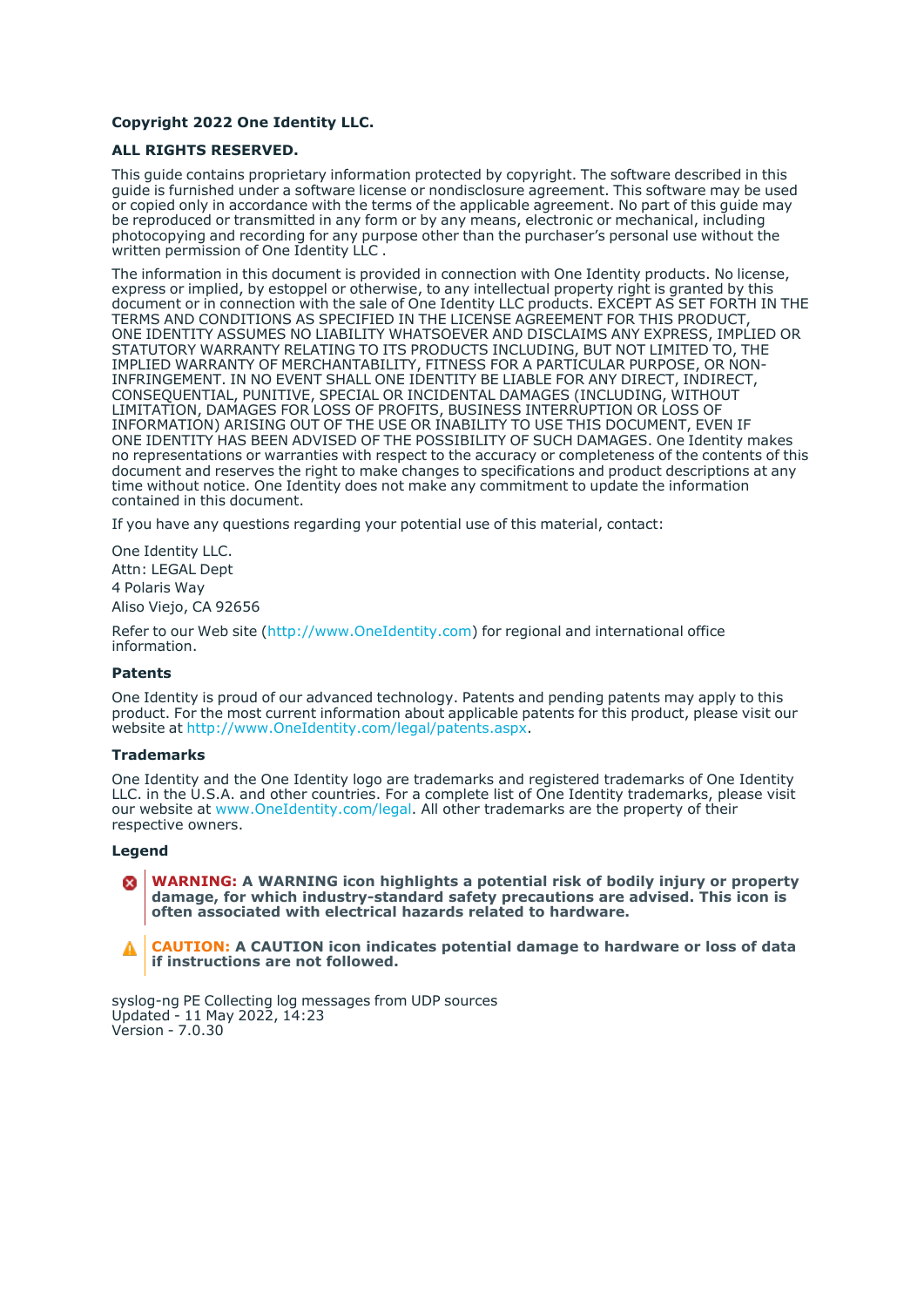## **Contents**

| Technical support resources <b>Manual Strategie and Strategie and Strategie and Strategie and Strategie and Strategie and Strategie and Strategie and Strategie and Strategie and Strategie and Strategie and Strategie and Stra</b> |  |
|--------------------------------------------------------------------------------------------------------------------------------------------------------------------------------------------------------------------------------------|--|

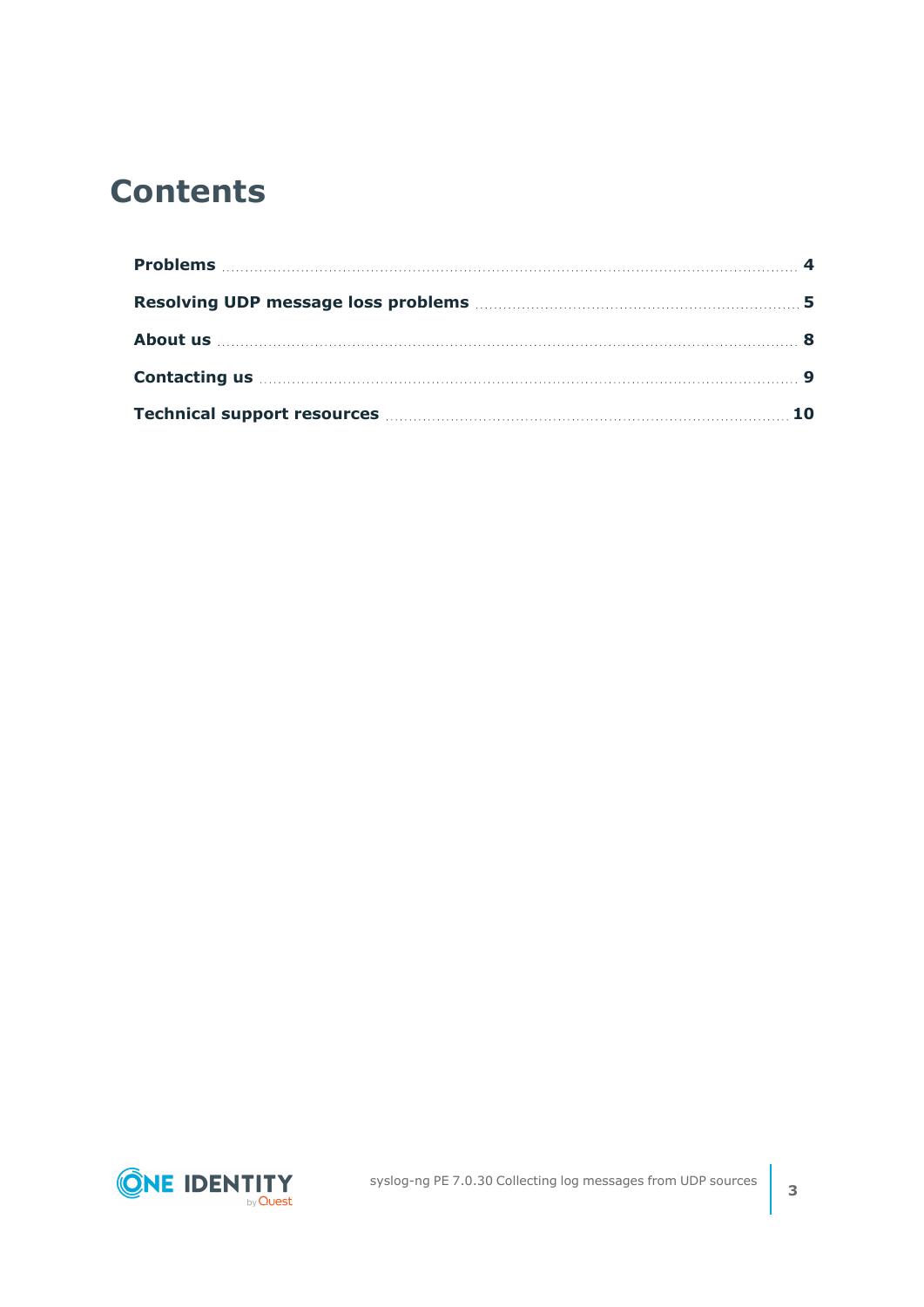## **Problems**

<span id="page-3-0"></span>Central logging is based on TCP connections in most cases (or even encrypted TCP connections) as it provides several reliability features that are simply not available using UDP. Still, there are certain situations, when you have to use UDP. One use case is when the company standard syslog configuration for servers contains only a single, common UDP destination, and it cannot be altered because of company IT policies. The other, more common use case is, that network devices, for example, routers, switches or firewalls send their logs using UDP. Most of the time the TCP implementation of syslog is completely missing from these devices. In some cases it is there, but badly broken and therefore avoided by the users.

When compared to TCP, UDP is more lightweight, and it consumes less computing resources. However, this is probably the only positive feature of UDP when discussing log message transfer. On the sender side UDP sends packets with a "fire and forget" method, meaning that it does not ensure that the packet was received, there is no error handling, acknowledgment, retransmission or timeout and therefore it is prone to losing messages.

There are several points during the transmission where messages can be lost when using UDP:

- . When there are multiple hops, a burst of log messages can be lost.
- Kernel network card driver level: virtualization might cause problems, also certain drivers and cards are unable to keep up with high-traffic and therefore log messages can be lost.
- Kernel buffer size: when syslog-ng Premium Edition (syslog-ng PE) cannot read fast enough from the kernel, buffers are filled and log messages can be lost.
- Th syslog-ng PE when the destination side is not fast enough and buffers are filled. For example, when the disk I/O is held by some other application, therefore the messages cannot get written by syslog-ng PE. Even on a dedicated server, just browsing the stored logs can be a reason for that.

The effects of these problems can be reduced, but keep in mind that UDP is not a reliable protocol.



**4**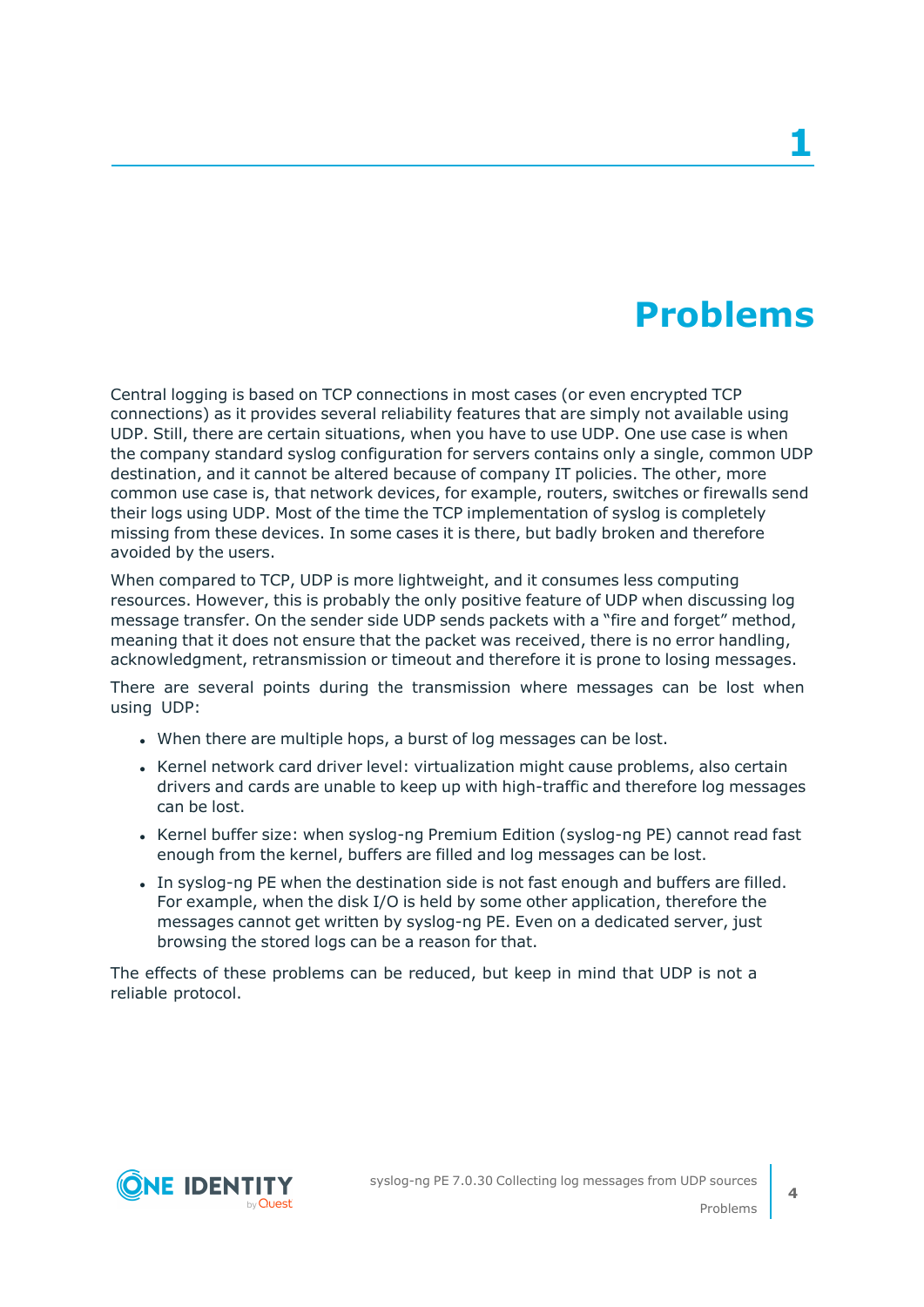## <span id="page-4-0"></span>**Resolving UDP message loss problems**

Even if UDP is not a reliable protocol, and message loss can not be completely avoided, there are many ways to improve the situation. If you only have a few incoming UDP messages, you might not need any or all of these safe guards. However, as soon as you expect higher UDP traffic or burst of UDP packages, it is definitely worth implementing them.

### **Using the udp-balancer() source**

The udp-balancer() source allows you to use multiple CPU cores to process the incoming UDP messages at a very high message rate, depending on the available hardware resources, incoming message size, and your syslog-ng Premium Edition (syslog-ng PE) configuration.

NOTE: This feature requires a Linux kernel that supports the SO\_REUSEPORT kernel option, so it is only supported on selected platforms.

For more information about the udp-balancer() source, its limitations and recommended use cases, declaration and configuration examples, and the udp-balancer() source options, see ["udp-balancer:](https://support.oneidentity.com/technical-documents/syslog-ng-premium-edition/7.0.30/administration-guide/collecting-log-messages-�-sources-and-source-drivers/udp-balancer-receiving-udp-messages-at-very-high-rate/) Receiving UDP messages at very high rate" in the Administration Guide.

### **Collect messages close to the source**

UDP packages easily get lost if they have to travel through switches and routers. This kind of loss is difficult to detect, unless you can count the number of messages both on the sending and receiving side. To avoid message loss, install a syslog-ng PE relay collecting UDP messages as close as possible to the log source, ideally on the same switch or at least on the same subnetwork. Forward the logs to your central log server using a more reliable protocols, such as TCP or ALTP.

### **Use the right network card and network driver**

Some network cards handle high load better than others. In high-traffic environments it is worth using server class network cards that can off-load many of the tasks. The same hardware can sometimes be used with different drivers, so select the driver that suits your needs best.

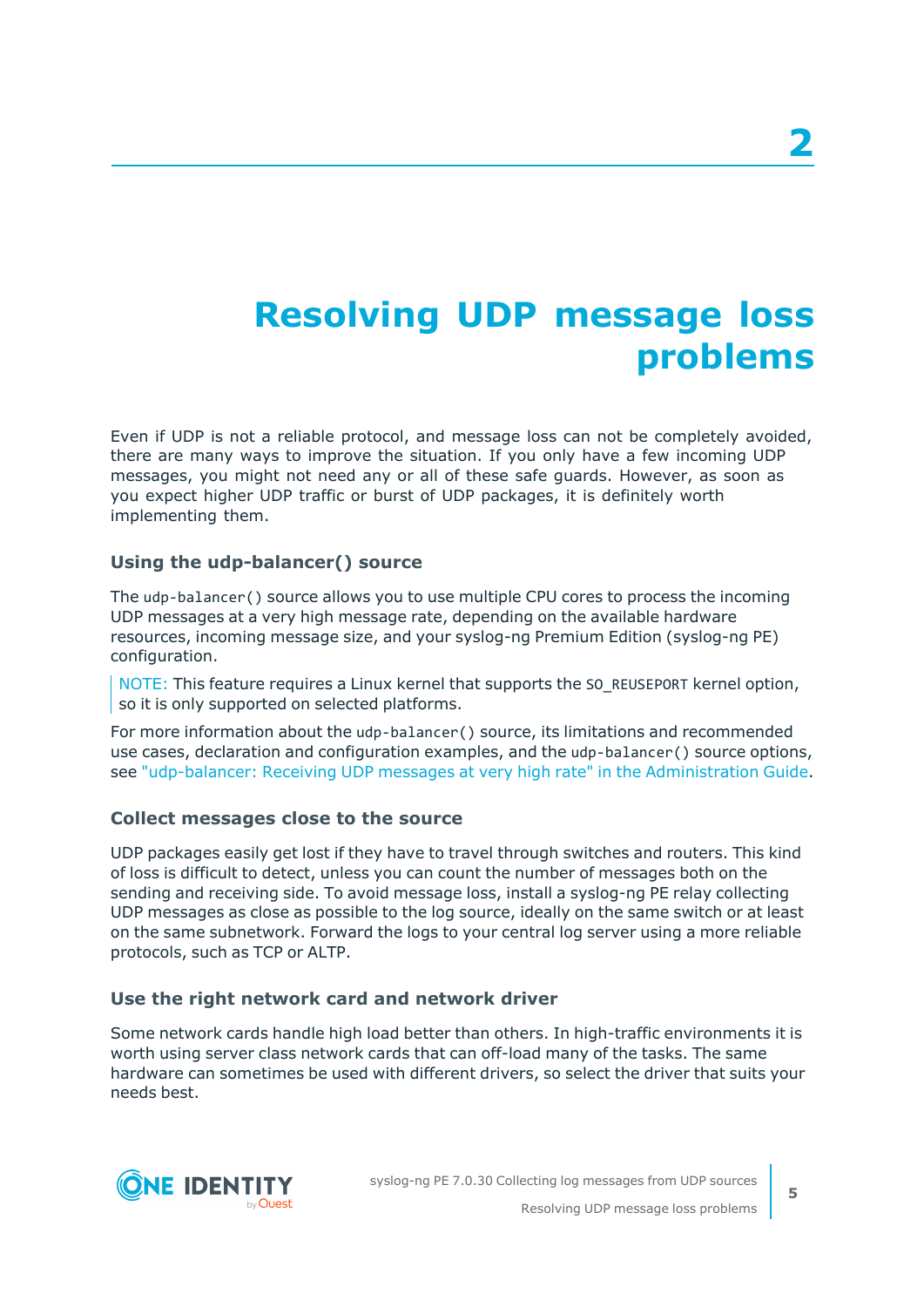To generate syslog traffic for stress testing your environment, use loggen (a tool bundled with syslog-ng PE). To check for dropped packages at hardware level, use ifconfig or ethtool.

### **Use physical machines instead of virtual ones**

Full hardware virtualization, for example, VMware can degrade performance, especially during hardware access like high speed networking. In some situations, using the right network driver inside the virtual machine can resolve this problem. On a loaded host machine even the right network driver will not solve these issues, therefore it is better to move log collection to a physical machine.

### **Use large buffers in kernel**

If syslog-ng PE cannot read the messages fast enough from the UDP socket, the kernel receive buffers will start to fill and after the configured limit has been reached, the kernel will start discarding messages. In this case, it is necessary to adjust the buffer size accordingly. To raise the size of the kernel receive buffers, use the sysct1 command to tune the net.core.rmem\_max parameter. Next, raise the size of the so-rcvbuf option of the syslog-ng source definition as well, so that syslog-ng PE is capable of utilizing the larger kernel receive buffers. In a high-traffic environment as high as 256MB might be necessary:

sysctl -w net.core.rmem\_max=268435456

Enter the value in bytes. In the example above,  $256*1024*1024=268435456$  bytes. As a rule of thumb, this buffer size should be enough to accommodate incoming peak message rate for at least one second.

### **CAUTION:**

**Any issue causing the loss of buffer content can result in higher message loss because of the higher buffer size. To minimize risk, it is important to determine the required buffer size instead of using a buffer that is higher than what is absolutely necessary.**

To monitor packet loss, use the following command:

netstat -su | grep "receive errors"

## **Tuning syslog-ng PE for UDP**

There are several configuration possibilities in syslog-ng PE that are related to using UDP protocol. To be able to handle message bursts, increase the value of the log fifo size() option. To match the value configured for net.core.rmem max in the previous step, increase the value of the so-rcvbuf() accordingly.

Flow control in syslog-ng PE slows down message reception if the destination slowed down for some reason. This works fine when messages are coming from TCP sources, as the sender side will notice slower reception and send messages at a lower rate. UDP, as a stateless protocol cannot handle this situation, the sender side will never notice that the receiving end slowed down and this will result in immediate message loss. Therefore in case of UDP sources, do not enable flow control for the destination.

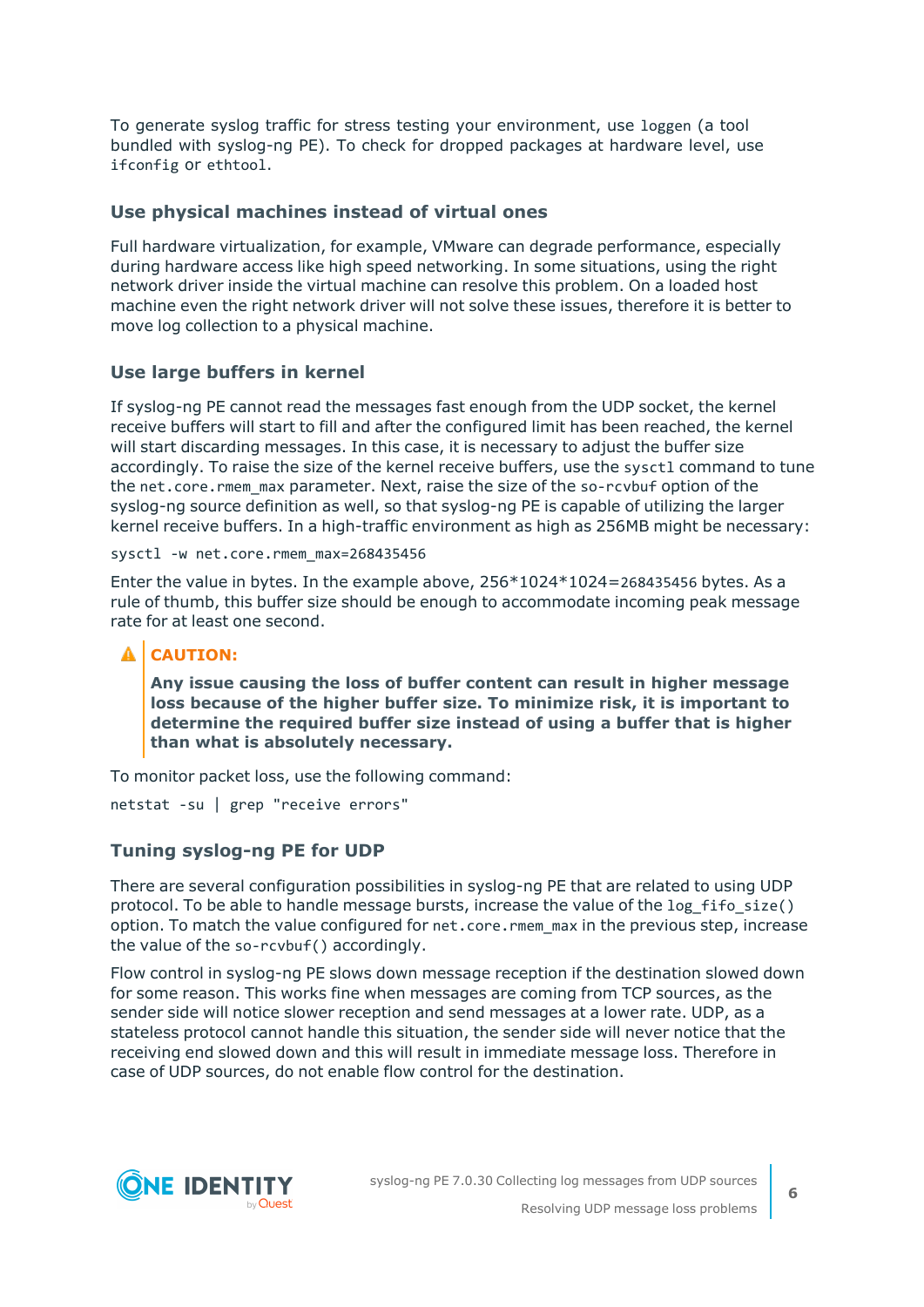When you use a syslog-ng Store Box as the central logserver, flow-control is always applied to the log paths where messages are written into logspaces in order to avoid message loss. Therefore, log processing may slow down if logs are massively searched by dozens of users (this is similar to the example described in the "Problems" section above). Contrary to the highly configurable syslog-ng PE, you do not have the ability to fine-tune the low level OS level buffers underneath the syslog-ng Store Box log management application. Therefore, you may turn the UDP-based log collection into TCP-based already on a lower message rate.

The UDP source driver in syslog-ng PE is not multi-threaded. A single UDP source runs only in a single thread on a single CPU core. If you have a high message rate and multiple CPU cores, define multiple UDP sources in your syslog-ng PE configuration. This way load is distributed among multiple CPU cores, ensuring that CPU does not become a bottleneck. Still in this case, if the messages received from several UDP sources are written into the very same file, the destination side can become a bottleneck.

The consequence is that UDP-based collection always comes with a risk of message loss. The possibility of losing messages is different in each environment, therefore the situation might be examined in all cases in order to select the right safe guards that are sufficient to eliminate the risk of losing messages.

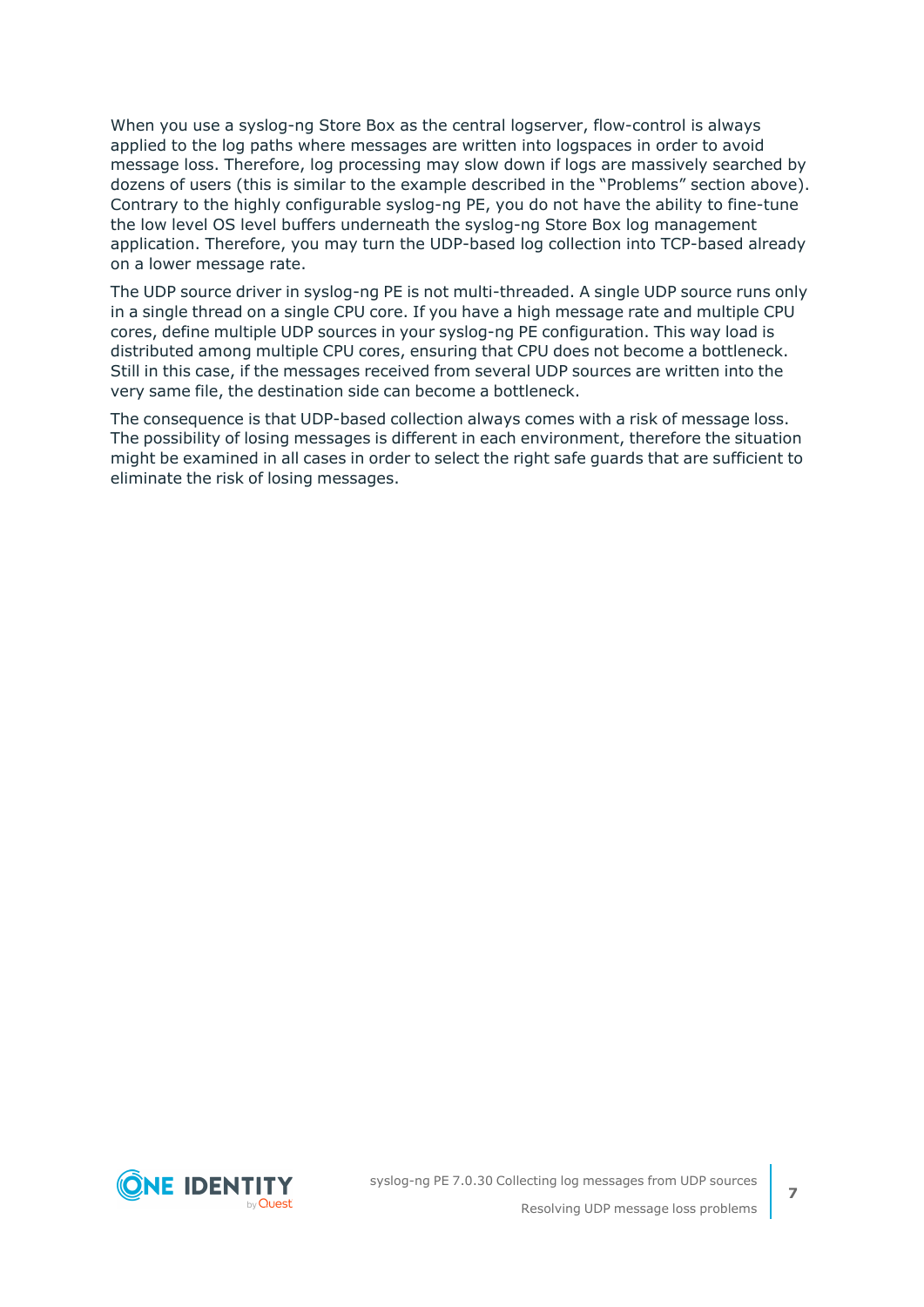<span id="page-7-0"></span>One Identity solutions eliminate the complexities and time-consuming processes often required to govern identities, manage privileged accounts and control access. Our solutions enhance business agility while addressing your IAM challenges with on-premises, cloud and hybrid environments.



**8**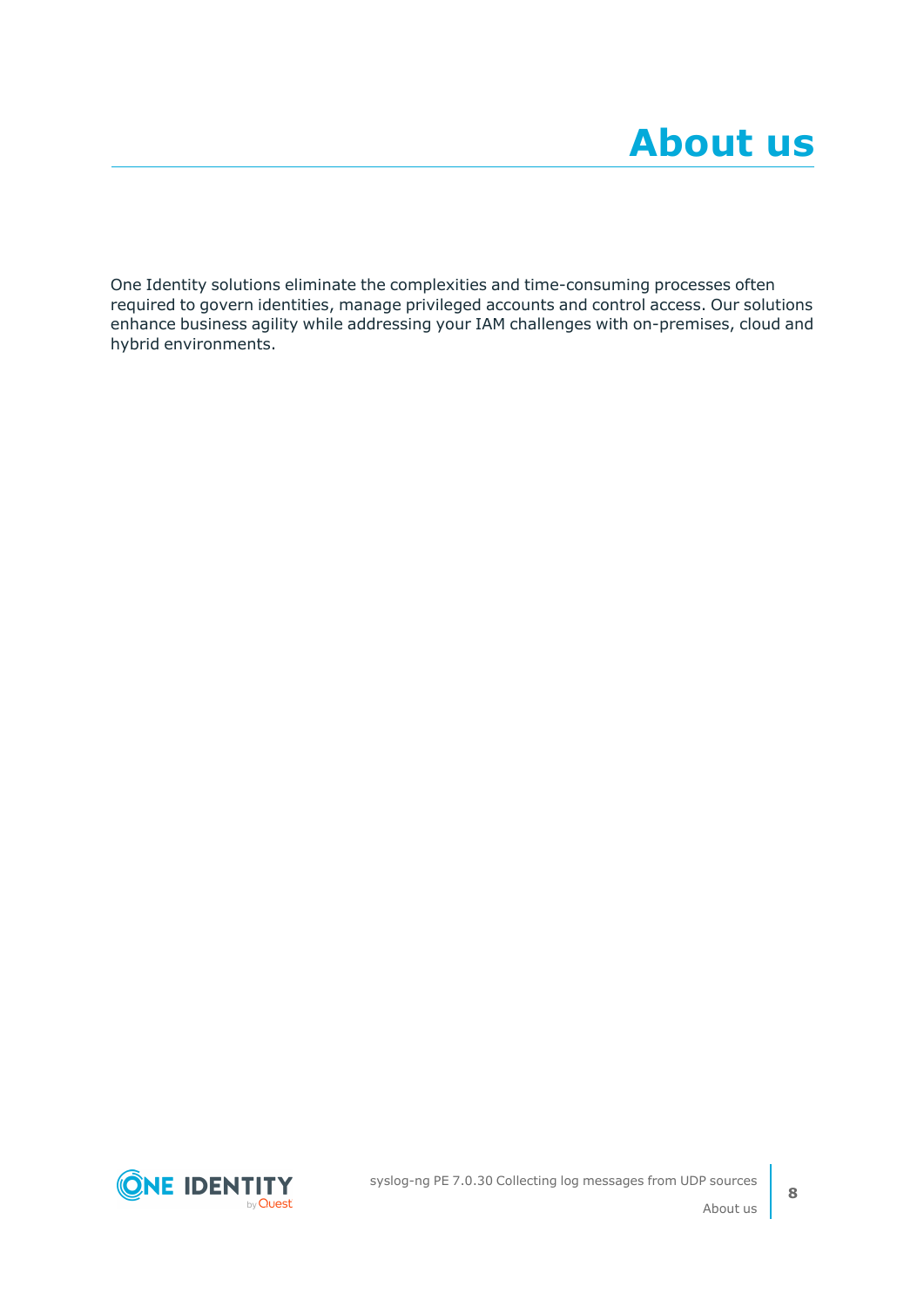## **Contacting us**

<span id="page-8-0"></span>For sales and other inquiries, such as licensing, support, and renewals, visit [https://www.oneidentity.com/company/contact-us.aspx.](https://www.oneidentity.com/company/contact-us.aspx)

**ONE IDENTITY** by **Quest**